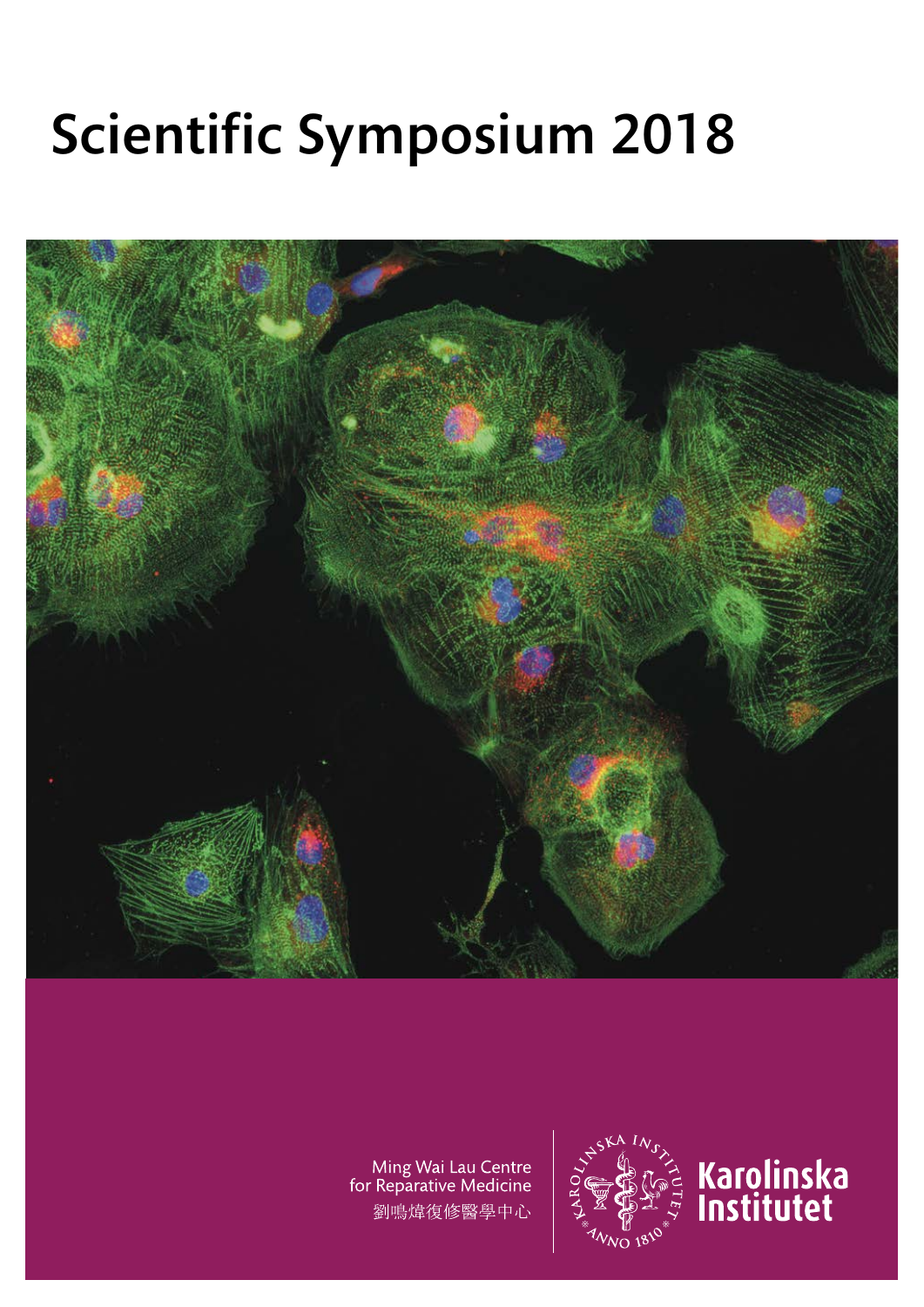### **Ming Wai Lau Centre for Reparative Medicine, Karolinska Institutet**

#### Scientific Symposium - Programme

30 January 2018 (Tuesday)

Conference Hall 04, Convention Centre 2, Hong Kong Science Park, Shatin, Hong Kong

09:00-18:00

| <b>Time</b>                                | Programme                                                                       | <b>Speaker</b>                                                                                                                      |
|--------------------------------------------|---------------------------------------------------------------------------------|-------------------------------------------------------------------------------------------------------------------------------------|
| <b>Welcoming Session</b>                   |                                                                                 |                                                                                                                                     |
| 09:00                                      | Registration                                                                    |                                                                                                                                     |
| 09:10-09:20                                | Introduction                                                                    |                                                                                                                                     |
| <b>Session 1: Epigenetics of Stem Cell</b> |                                                                                 |                                                                                                                                     |
| 09:20-09:40                                | Tracking Pluripotency In Vivo and In Vitro                                      | <b>Fredrik Lanner, Assistant Professor</b><br>Department of Clinical Science, Intervention and Technology,<br>Karolinska Institutet |
| 09:40-10:00                                | Dynamic Features of Pluripotent<br>Chromatin                                    | Simon Elsässer, Assistant Professor<br>Department of Medical Biochemistry and Biophysics,<br>Karolinska Institutet                  |
| 10:00-10:20                                | Interplay Between the Epigenome and<br><b>Nuclear Organization</b>              | Danny Leung, Assistant Professor<br>Division of Life Science,<br>Hong Kong University of Science and Technology                     |
| <b>Session 2: Biomedical Engineering</b>   |                                                                                 |                                                                                                                                     |
| 10:20-10:40                                | Bioimaging and Biosensing with AIE<br>luminogens                                | <b>Sijie Chen, Assistant Professor</b><br>Ming Wai Lau Centre for Reparative Medicine,<br>Karolinska Institutet, Hong Kong          |
| 10:40-11:00                                | Photo-Crosslinkable Gelatin for Tissue<br>Engineering                           | <b>Xin Zhao, Assistant Professor</b><br>Department of Biomedical Engineering,<br>The Hong Kong Polytechnic University               |
| 11:00-11:20                                | Approaches for Restoring Male Fertility by<br>Targeting Spermatogonia and Sperm | <b>Ellis Fok, Assistant Professor</b><br><b>School of Biomedical Sciences,</b><br>The Chinese University of Hong Kong               |
| 11:20-11:40                                | <b>Engineering Stimuli-Responsive</b><br>Nanoparticles for Drug Delivery        | <b>Weiping Wang, Assistant Professor</b><br>Dr. Li Dak-Sum Research Centre, The University of Hong Kong                             |
| 11:40-13:00                                | Lunch On-site                                                                   |                                                                                                                                     |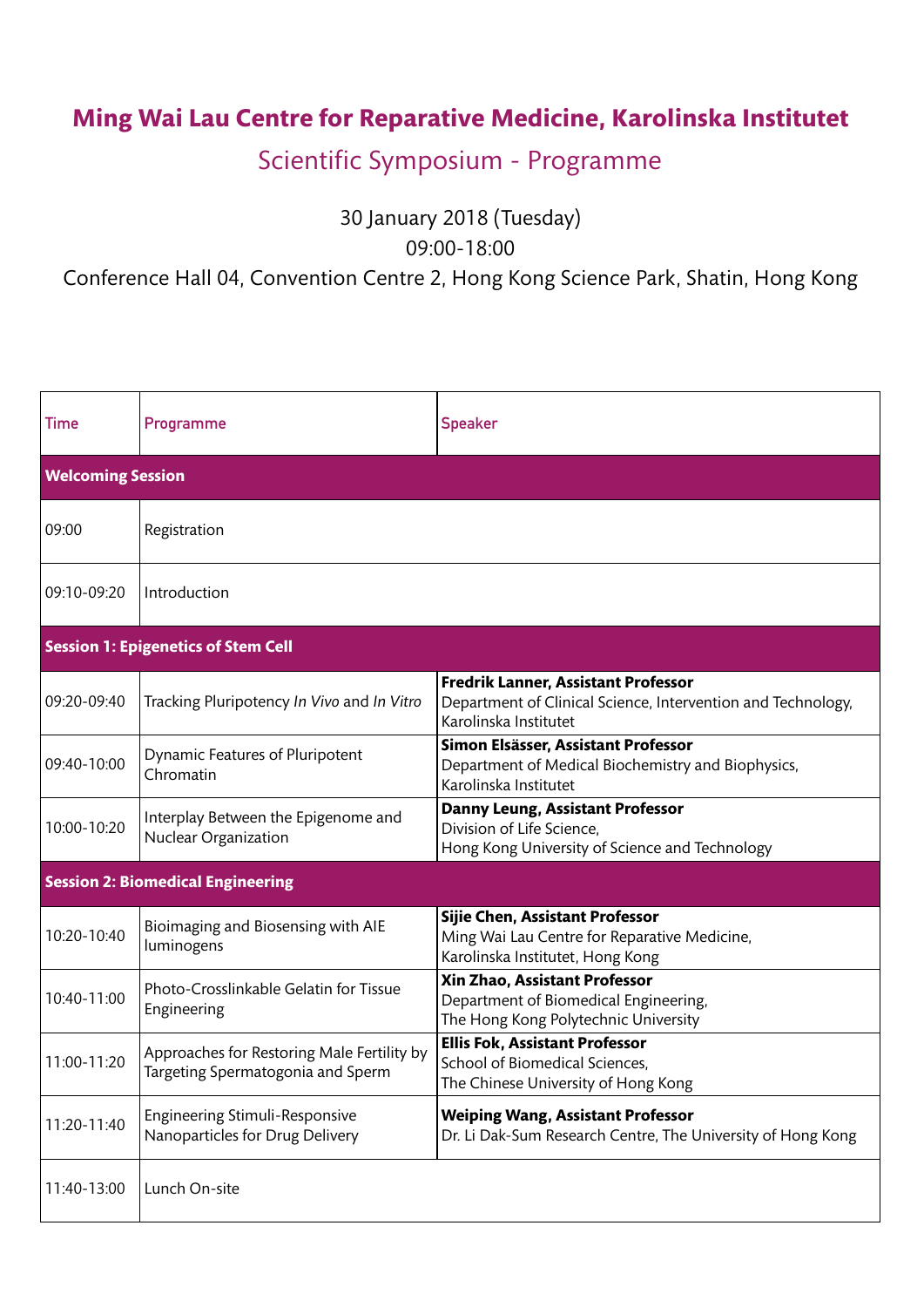| <b>Session 3: Tissue Repair</b> |                                                                                                                                                  |                                                                                                                                                              |  |
|---------------------------------|--------------------------------------------------------------------------------------------------------------------------------------------------|--------------------------------------------------------------------------------------------------------------------------------------------------------------|--|
| 13:00-13:20                     | <b>Regulatory RNAs in Skin Wound Healing</b>                                                                                                     | Ning Xu Landén, Associate Professor<br>Department of Medicine, Solna, Karolinska Institutet                                                                  |  |
| 13:20-13:40                     | Human Liver Organoids for the Analysis of<br><b>Biliary Atresia</b>                                                                              | <b>Vincent Lui, Associate Professor</b><br>Department of Surgery, The University of Hong Kong                                                                |  |
| 13:40-14:00                     | Central Nervous System Scarring and<br>Repair                                                                                                    | <b>Christian Göritz, Associate Professor</b><br>Department of Cell and Molecular Biology, Karolinska Institutet                                              |  |
| 14:00-14:20                     | The Role of mTOR Signalling in Axon<br>Regeneration                                                                                              | Kai Liu, Associate Professor<br>Division of Life Science,<br>The Hong Kong University of Science and Technology                                              |  |
| 14:20-14:40                     | Transcriptional and Epigenetic States of<br>Oligodendrocyte Lineage Cells in the<br>Central Nervous System: Insights from<br>Single-Cell RNA-Seq | Gonçalo Castelo-Branco, Associate Professor<br>Department of Medical Biochemistry and Biophysics,<br>Karolinska Institutet                                   |  |
| 14:40-15:00                     | Novel Determinants for Endothelial<br>Differentiation                                                                                            | Jack Wong, Assistant Professor<br>School of Life Sciences, The Chinese University of Hong Kong                                                               |  |
| 15:00-15:20                     | <b>Biocompatible Extracellular Nanomatrices</b><br>Enable Proliferation and Differentiation of<br><b>Neural Stem Cells</b>                       | Ken Yung, Professor and Associate Head<br>Department of Biology, Hong Kong Baptist University                                                                |  |
| 15:20-15:30                     | Coffee Break                                                                                                                                     |                                                                                                                                                              |  |
| <b>Session 4: Gene-editing</b>  |                                                                                                                                                  |                                                                                                                                                              |  |
| 15:30-15:50                     | Moving Towards Massively Parallel<br><b>Combinatorial Genetics</b>                                                                               | <b>Alan Wong, Assistant Professor</b><br>School of Biomedical Sciences / Department of Electrical and<br>Electronic Engineering, The University of Hong Kong |  |
| 15:50-16:10                     | Mouse Expanded Potential Stem Cells                                                                                                              | Pengtao Liu, Professor<br>School of Biomedical Sciences, The University of Hong Kong                                                                         |  |
| 16:10-16:30                     | Gene Editing in Pigs for Developing<br><b>Regenerative Medicine</b>                                                                              | Yonglun Luo, Associate Professor, Aarhus University<br><b>Executive Director, Lars Bolund Institute of Regenerative</b><br>Medicine, BGI-Qingdao             |  |
| 16:30-16:50                     | Pigs as Experimental Models for Chronic<br><b>Dysregulatory Diseases and Regenerative</b><br>Medicine                                            | <b>Lars Bolund, Professor</b><br>Lars Bolund Institute of Regenerative Medicine, BGI-Qingdao                                                                 |  |
| 16:50-17:10                     | Characterization and Improvement of<br><b>CRISPR Gene Editing Off-Targets</b>                                                                    | <b>Zongli Zheng, Assistant Professor</b><br>Ming Wai Lau Centre for Reparative Medicine,<br>Karolinska Institutet, Hong Kong                                 |  |
| 17:10-17:30                     | Localization Diversity and Moonlighting<br><b>Studies of Proteins and ncRNAs</b>                                                                 | <b>Lixin Cheng</b><br>Department of Computer Science and Engineering,<br>The Chinese University of Hong Kong                                                 |  |
| <b>Closing Remarks</b>          |                                                                                                                                                  |                                                                                                                                                              |  |
| 17:30-18:00                     | Wrap-up                                                                                                                                          |                                                                                                                                                              |  |